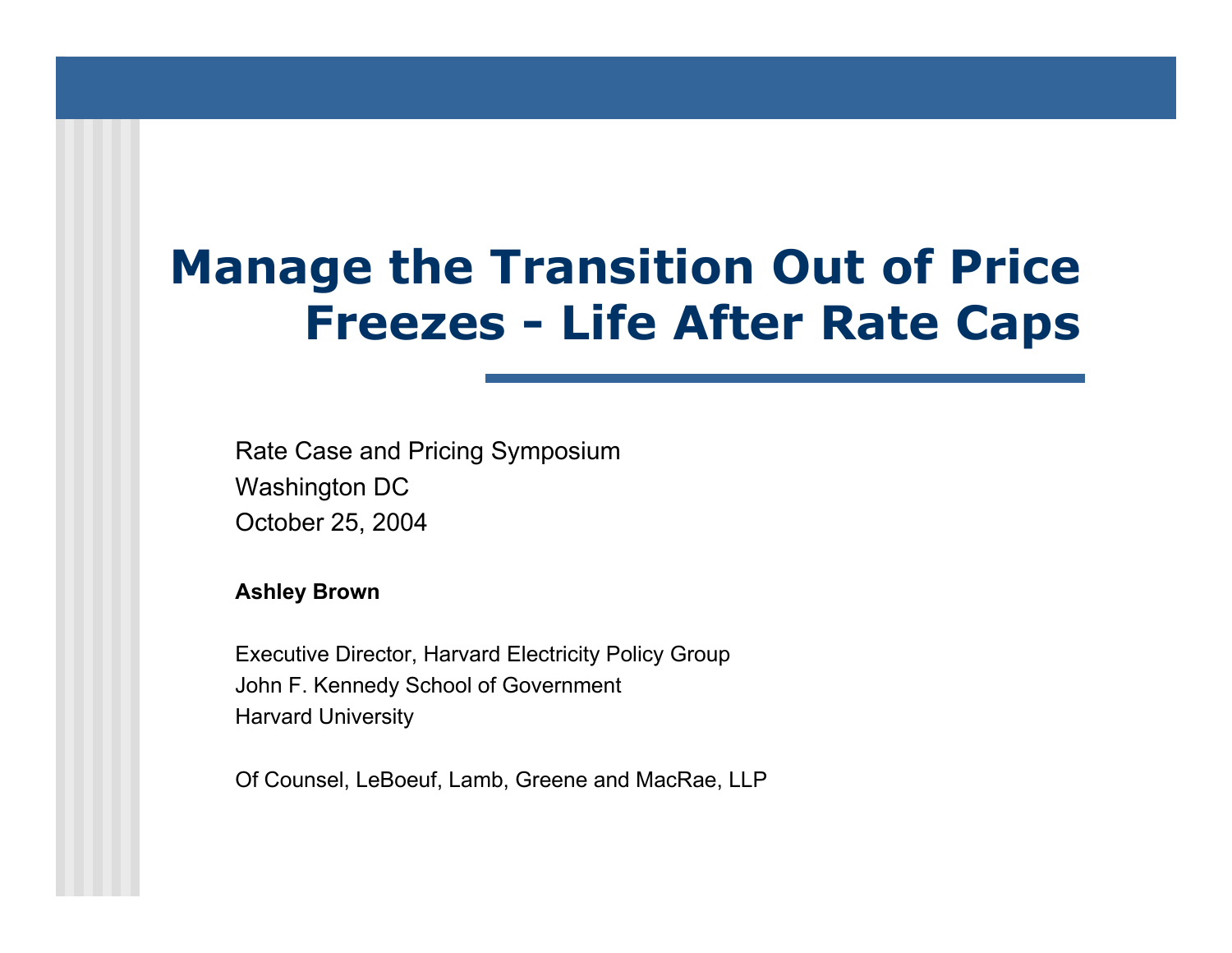## Backdrop for Transition: Legacy of Restructurin g

- Newton's Laws of Physics Applied to Economics
	- $\blacksquare$  False Expectations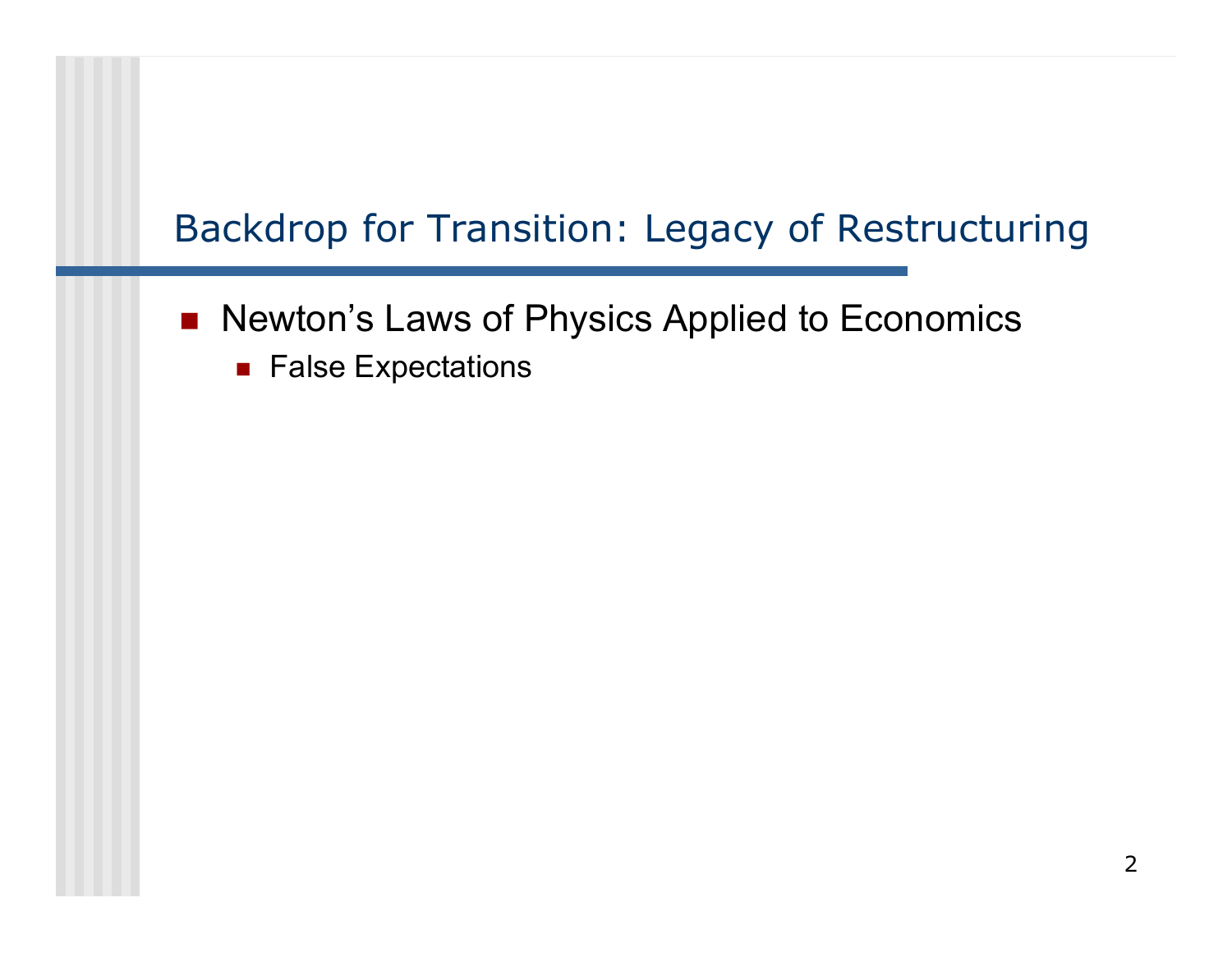## Backdrop for Transition: Legacy of Restructurin g

#### $\overline{\phantom{a}}$ Market Transition Mechanisms (What Transition?)

- Default Product/Standard Offer Designs
- Vesting Contracts
- To Slam Or Not to Slam
- П Municipal Aggregation
- П Shopping Credits (Margins for Competition)
- П Role of Distribution Company
- × Metering Uncertainty
- П Rate Freezes/Caps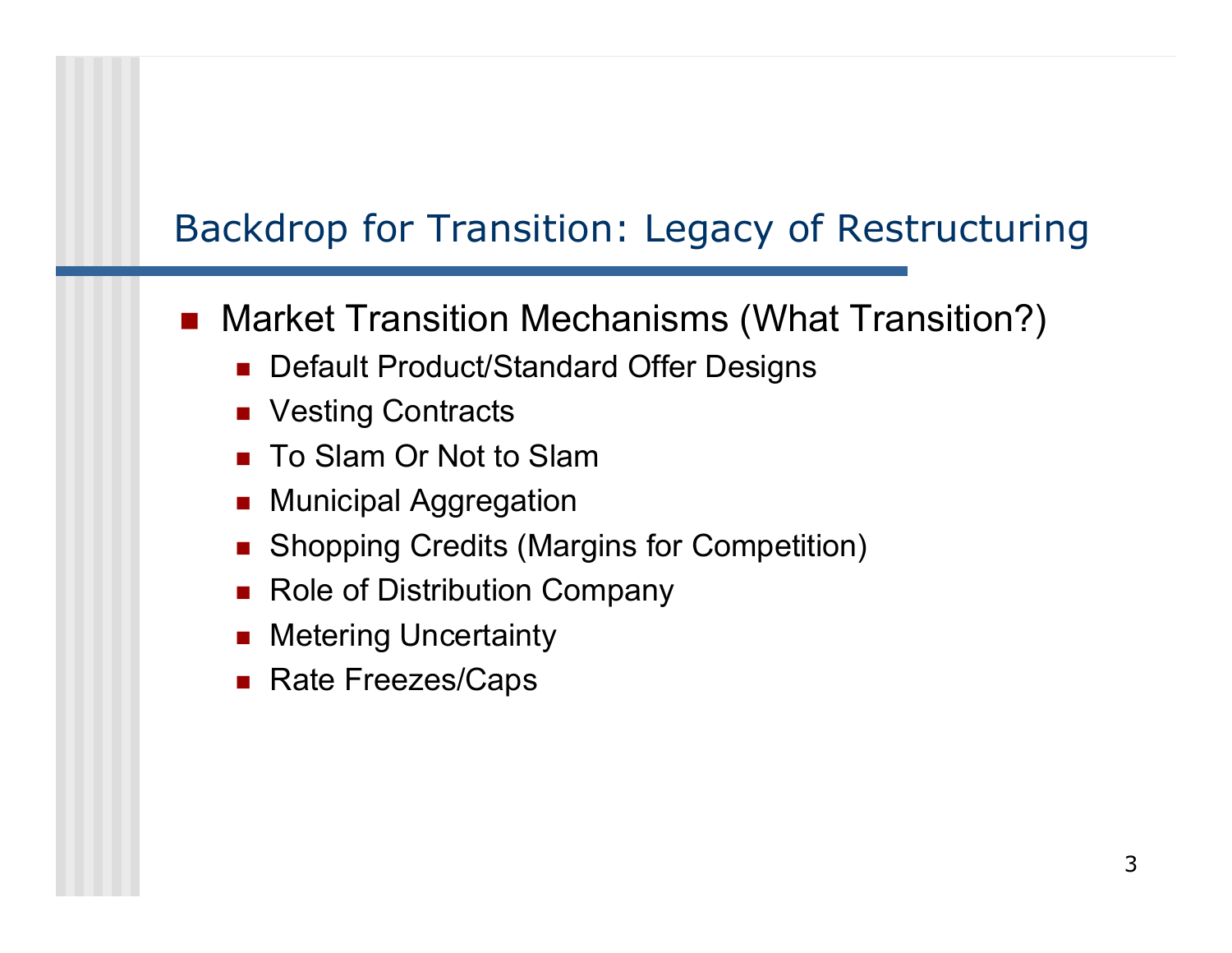#### Where to Go From Here

## *Déjà vu* All Over Again: What Business Are We In? What Business Do We Want to Be In?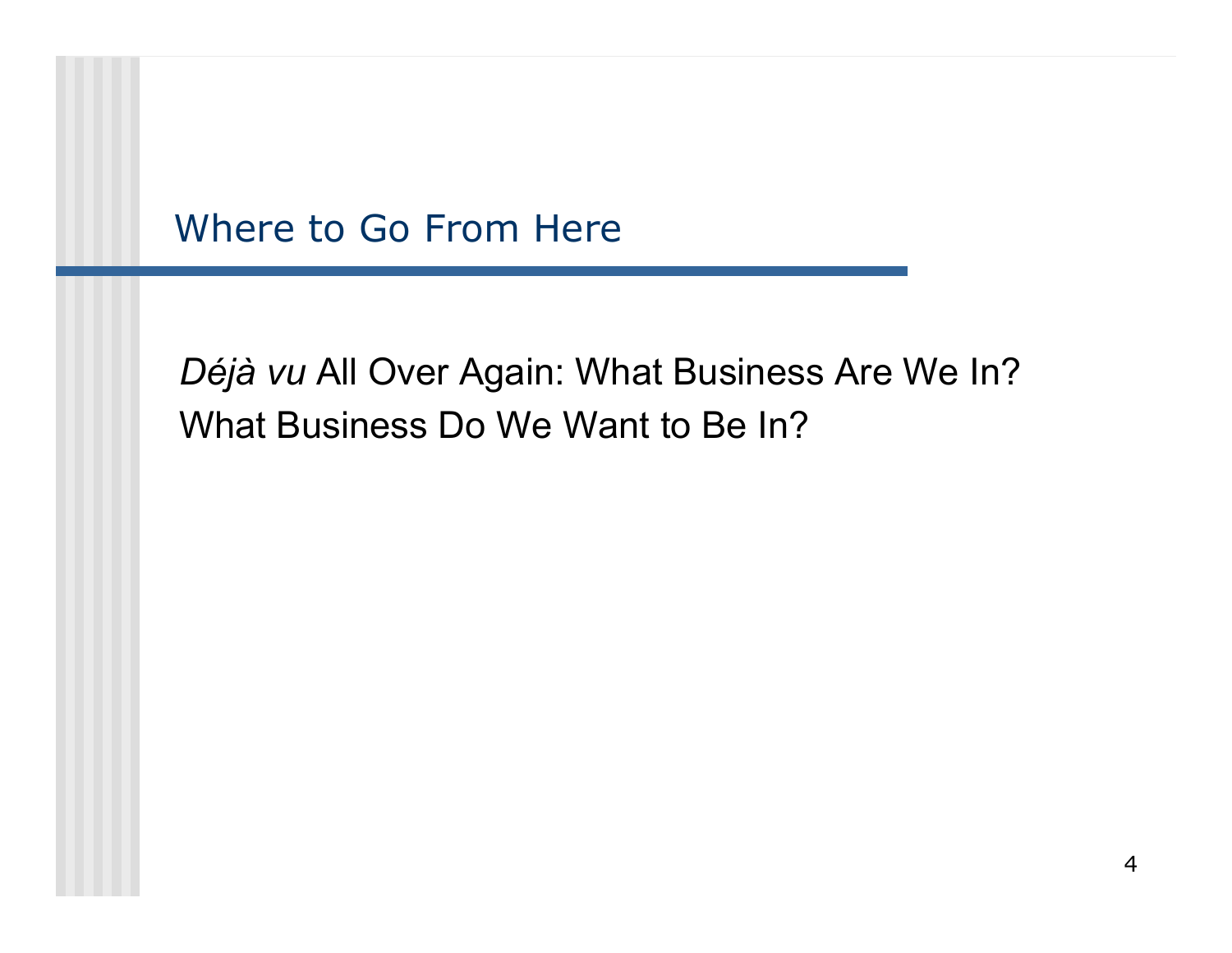## Alternative Retail Market Models

- 1. Back to Monopoly
	- • Impossible for Industrials (Never Fully Subject to Monopoly)
- 2.Full-Blown Competition
- 3.Core/Non-Core Approach
- 4. Slamming
	- $\bullet$ Maine and Texas Slammed: Better Results?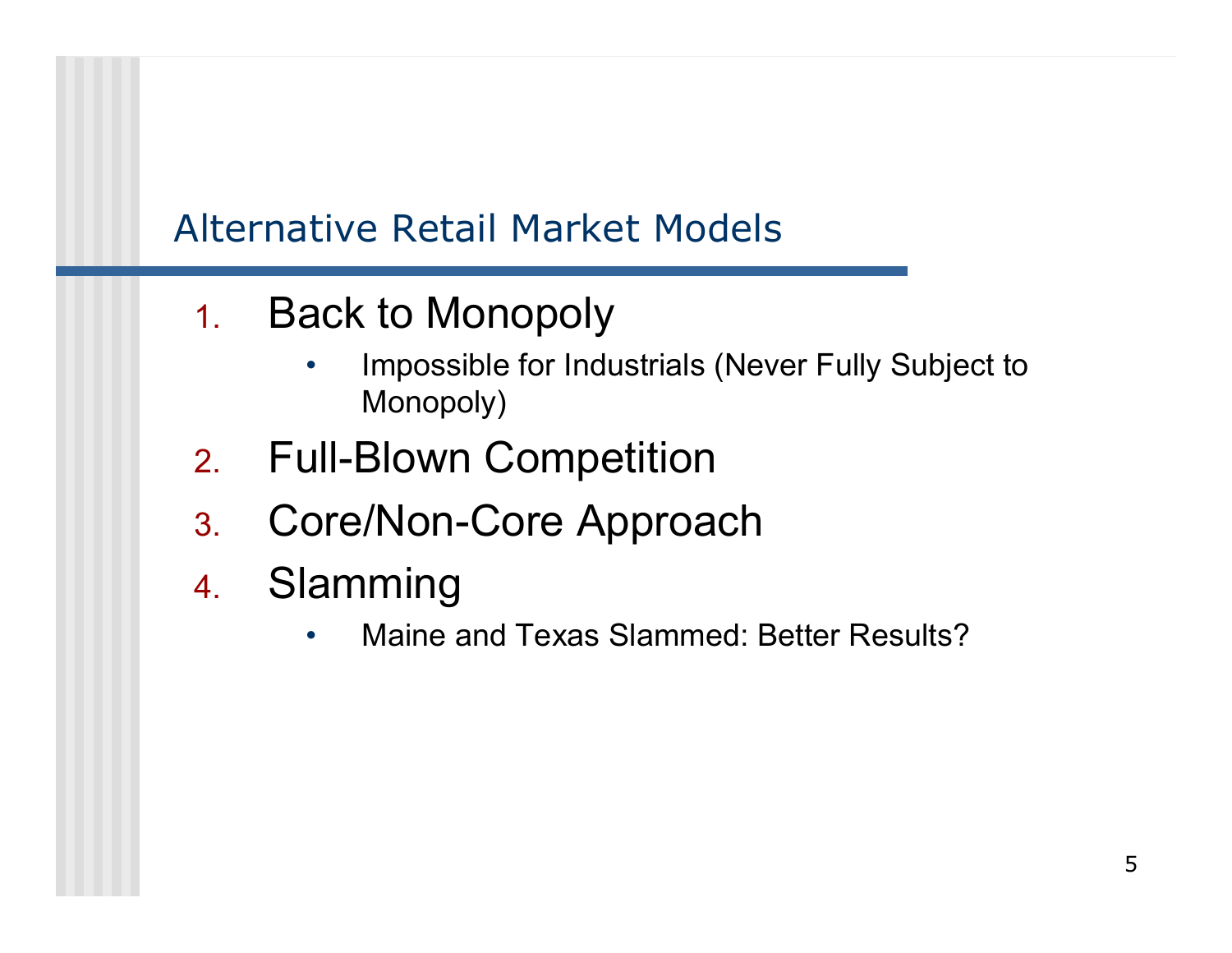#### Default Product

#### ■ Optimal Design

- How Attractive/Unattractive?
	- How Volatile?
- Market Clearing Price?
- Arbitrage Between Regulated and Unregulated Prices
- Role of Distribution Company
	- Permitted to Sell Energy?
	- **Default Provider?**
	- **Hedger?**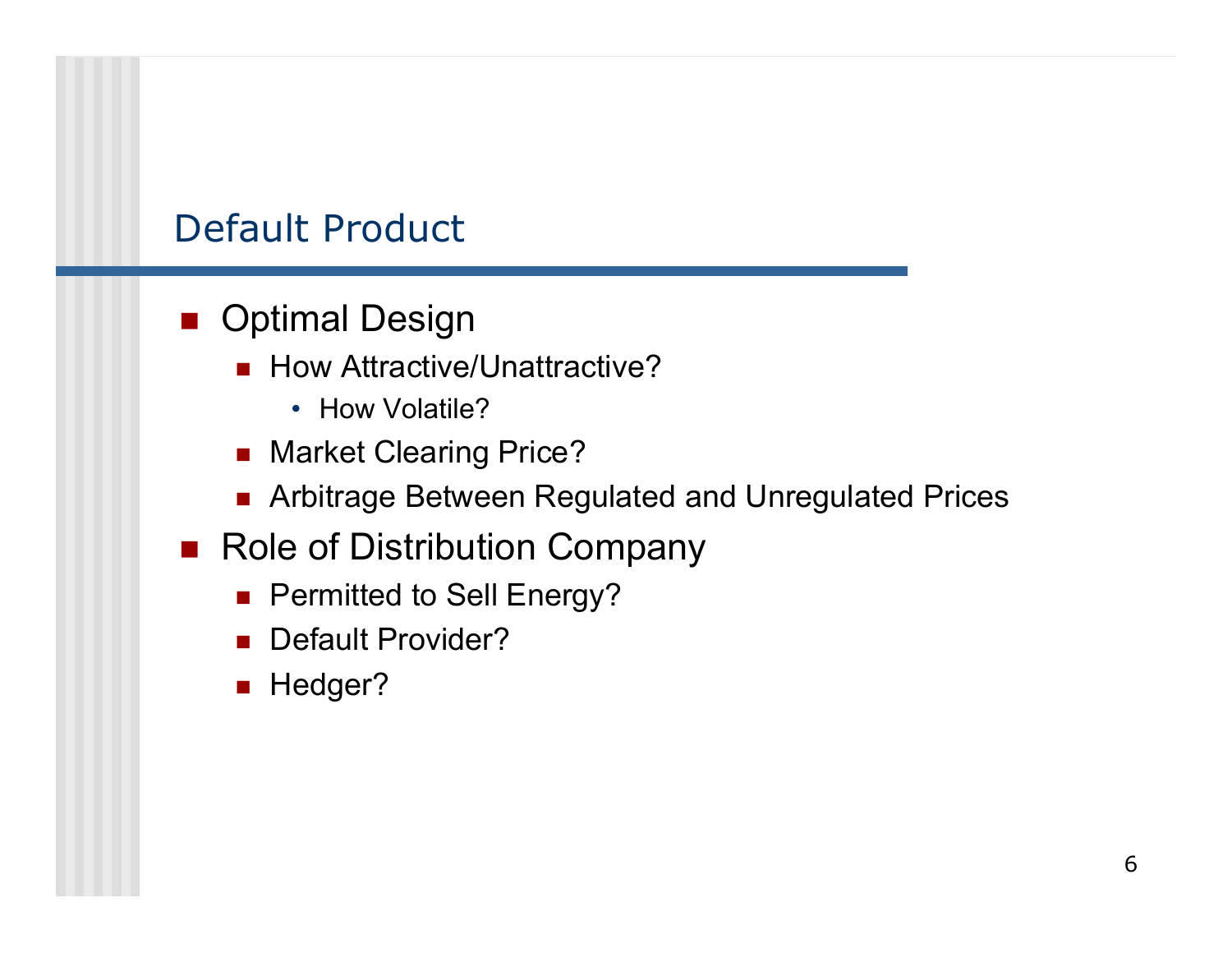#### Competitors and Products

# ■ Margins

- Room to Compete? Profitability?
- Costs of Entry and Back Office Functions
- Products
	- Selling Hedges/Stable Prices
	- Demand-Side Management/Energy Efficiency
	- **Efficient Energy Purchasing**
	- **Bundling Infrastructure Services**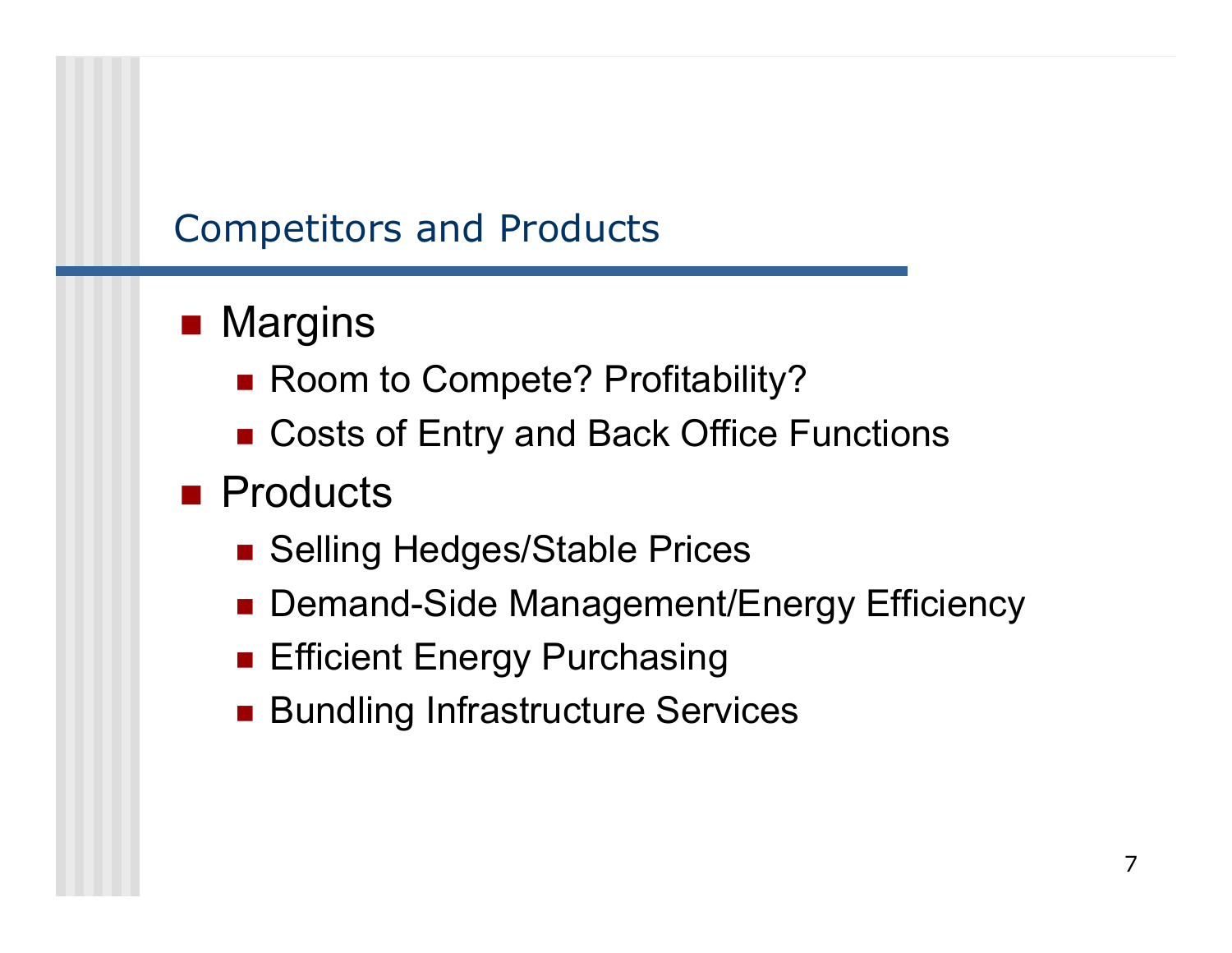#### Price Signals

- **How Precise?**
- Time of Day
- **Locational Signals**